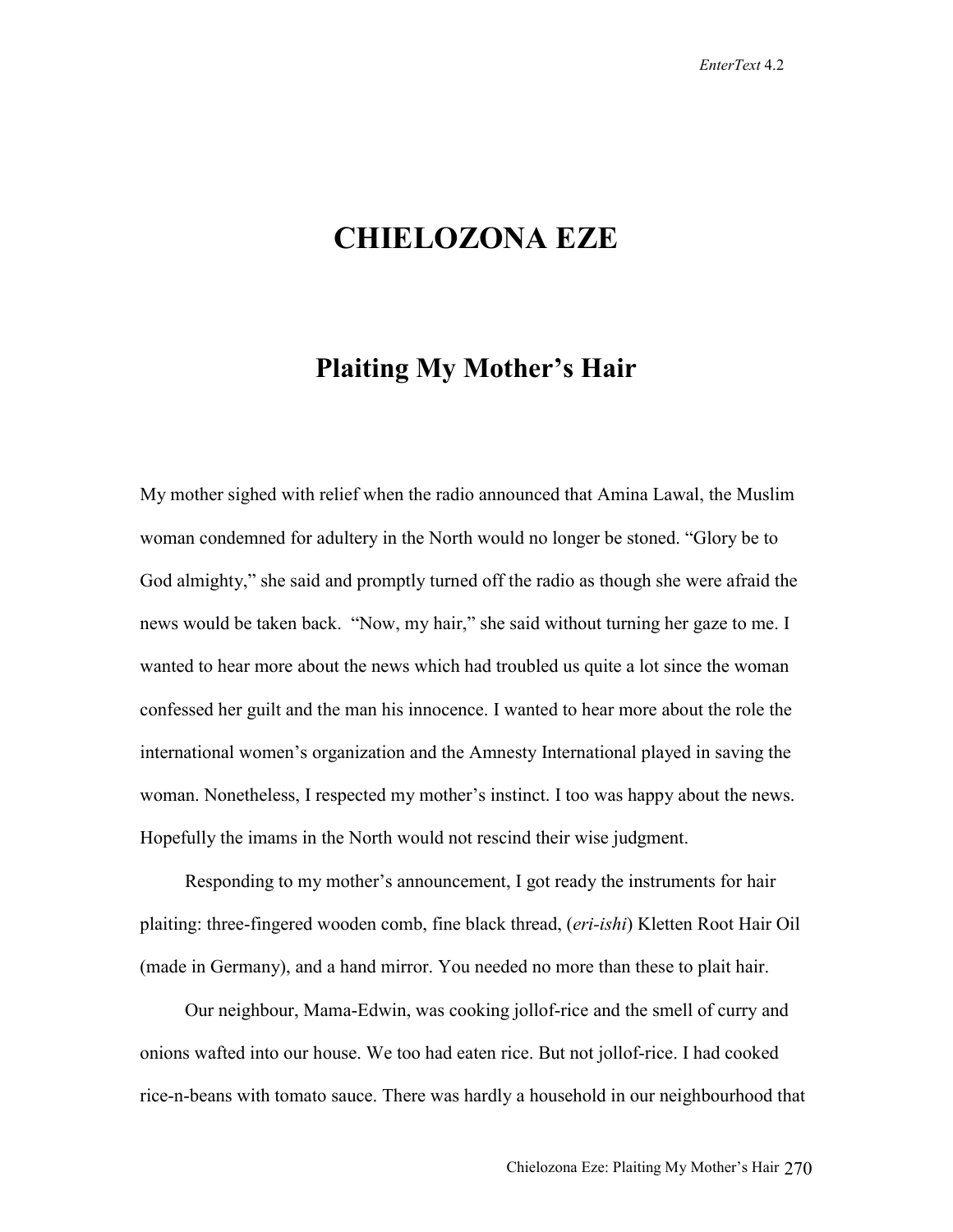didn't cook rice on Sunday. Children loved it. Moreover, it was about the easiest meal to get done after church services which sometimes lasted long.

When I had put together the plaiting utensils, my mother pulled our green leather sofa to her favourite corner beside the window that faced south onto our small garden where she grew vegetables all year round. She loved to watch the dipping sun and listen to the songbirds. But it was not yet evening; it was just a few minutes past two o'clock. That was the first hair plaiting I was doing for my mother after my father's death six months ago. Her first hair plaiting since the death.

So, she lowered herself to the sofa uttering her typical sigh that blended with the light creaking sound of the leather. A hen with two chicks clucked its way into our parlour pecking at some grains of rice I hadn't swept off. My mother shooed, "*Fssst*, *fssst.*" But the hen stood for a while as if to know whether the *fssst* was for it or for another strange bird. "Drive it away before it shits on the floor," she said. I drove the hen away taking care not to frighten it lest it dropped its mess. Birds do that often when in fright.

Plaiting hair is not easy at all. Some hairs are too short, too strong and hard to manage. Regardless of the texture of the hair, however, the key to a successful plaiting lies in the attitude of the plaiter. The plaiter must see in every woman's hair a kind of virgin land, a bush, if you like. Then, she makes a road. It is simple. Take a three-fingered wooden comb. Put one of the fingers of the comb exactly at the centre of the head and draw a fine line towards the forehead. Now turn to the person's back, put the comb right back at the

\*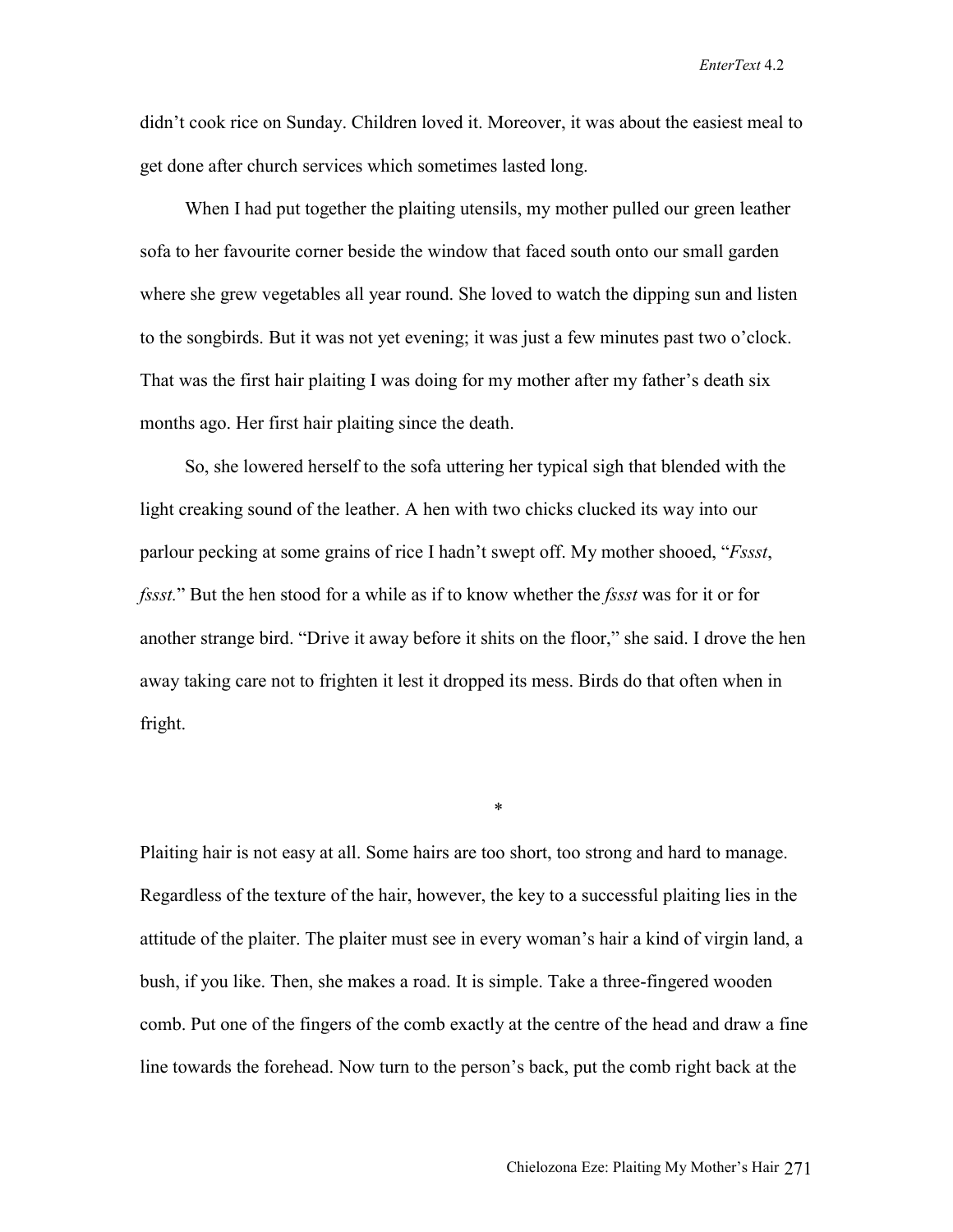first spot at the centre of the head, continue with the line to join the forehead. That is the first assignment. You have split the hair into two equal parts. In other words, you have a simple line, a road. An Igbo proverb says: *Nwanyi bu uzo*, a woman is a road.

\*

Hardly had I created a road on my mother's head when she called my name and at the same time shook her head almost resignedly.

"Ei, Mama, stop shaking your head like this," I cautioned, fearing she would disorganise the road I had created.

"I'm sorry," she said.

"Sometimes, you just behave like a very old woman," I said.

"Tell me."

"Mhh, I tell you."

"Your daughter will one day tell you the same."

"And if I don't marry?"

"Oho," she said and laughed, "I see you becoming a nun."

"Don't you know that modern women don't care much about marriage?"

"Modern nonsense, a woman is a woman."

It was fun to be with my mother especially whenever we exchanged words like these. But then Remi, my elder brother, trudged into our parlour, shuffling his feet. My mother ground her teeth. I could hear her breathe with difficulty. She was uncomfortable whenever Remi was around. His Down's syndrome reminded her of her father's bad wishes on her and thereby of her father whom she didn't like.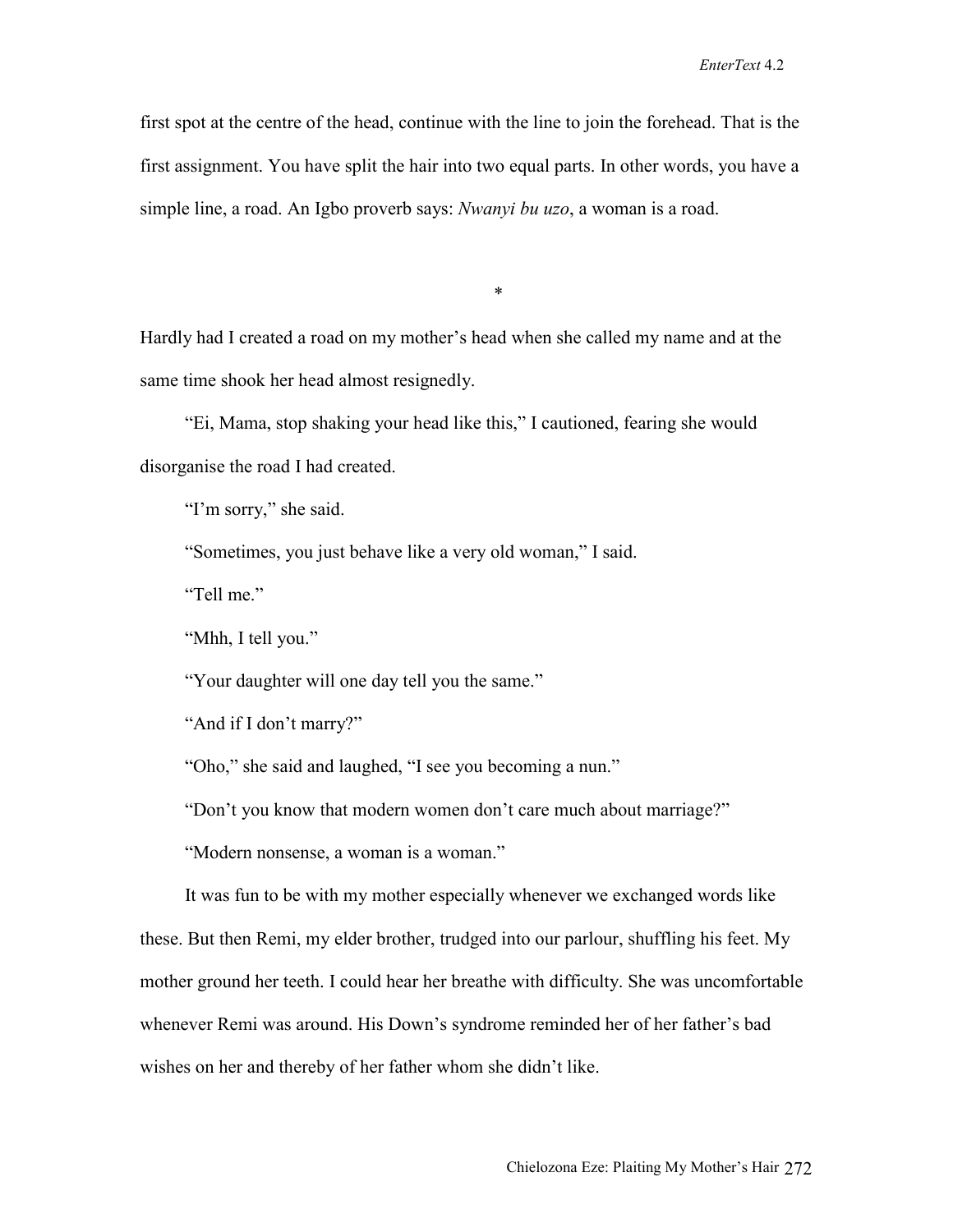But Remi didn't stay for long in the parlour; he went into the room he shared with John, my younger brother. My mother didn't speak any more till long after Remi had left. That gave me time to work on her hair. I took my comb back to the point where I had started and split the right half of the head by drawing another line across the road. I did the same to the left half. The line touched the two ears. I stood out in front of my mother and looked at her head. The road became a cross. On my mother's head was a cross. The Igbo don't have a proverb about women and a cross.

My mother pulled herself together with time. Remi was now out of sight. "Chioma," she called again. I loved to hear her call that name. For some reasons I didn't like my baptismal name: Monica, and thank goodness, she began calling me Chioma from childhood so that people have almost forgotten I was once called Monica. When I had answered my mother she said, "You are twenty-three years old now."

"I don't want to hear that, Mama."

"Sorry-ooh. But I'm doing a mother's duty."

"But your parents were doing their duty when they held you from marrying." She did not marry till she was above thirty because she had to take care of her many other siblings.

She laughed, probably realising she was doing exactly the same thing. Just in the other direction. "Whatever your opinion is, know that a husband is essential in every woman's life."

I didn't respond to that. Nonetheless, I understood her fears. To be unmarried in my village was nearly a curse. You have nowhere to go; you belong to no one. Your brothers against whom you have fought for some rights and with whom you have shared some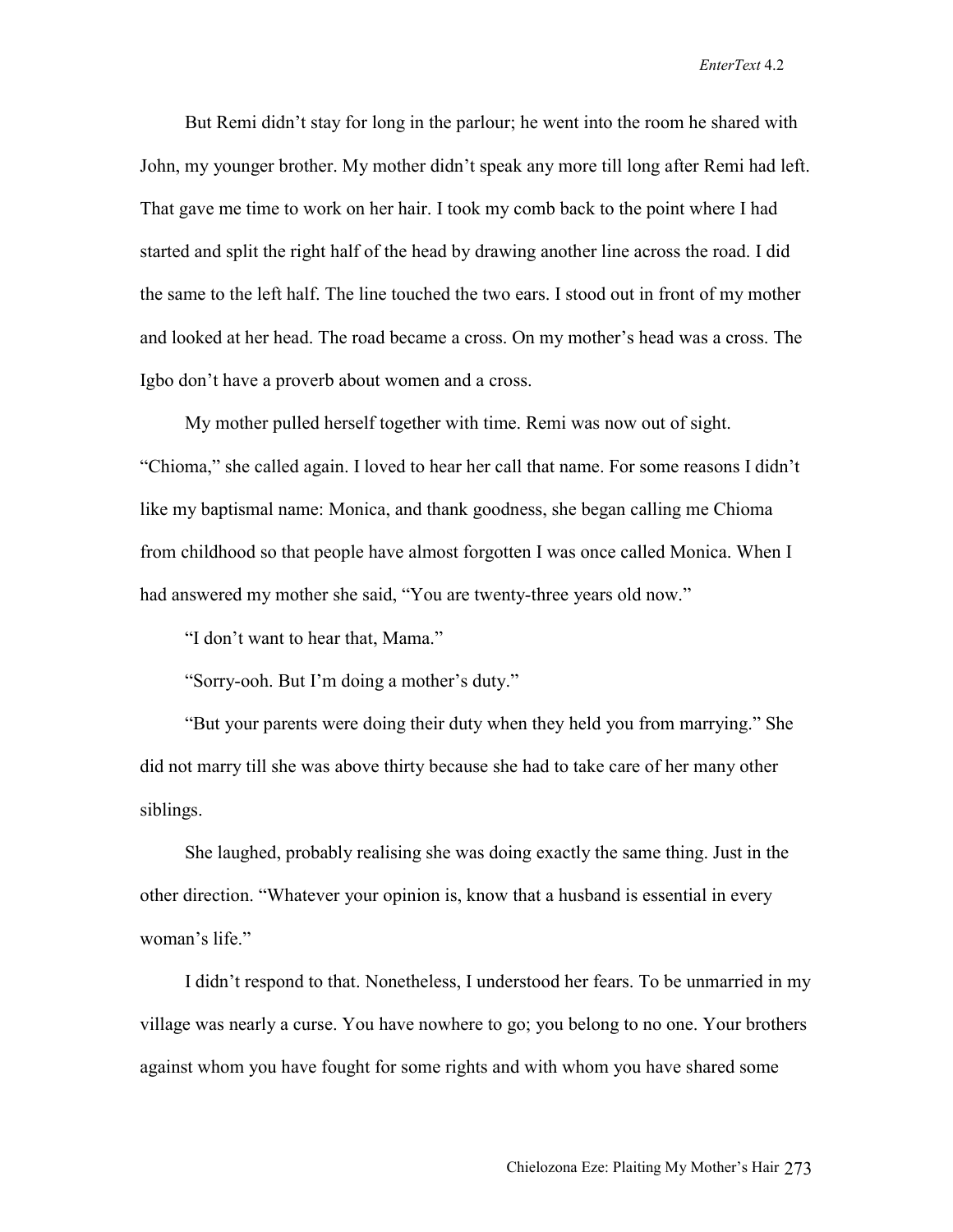household chores suddenly become your landlords because they have inherited the landed properties. You couldn't inherit any because you are a woman. Suddenly you become a stranger. *Nwanyi bu uzo*.

\*

Oil the roads, the cross. Oiling your fellow woman's hair is about the most important aspect of hair plaiting. You do it with dedication. Practically all the hair roots need to be oiled. Take time in doing that. After oiling the lines, you come to the front angle on the left side. Do to it exactly what you did to the head: create more roads, see more crosses and put more oil. If you want to get fine, modern braids, then you have to split each part into four equal parts and each of the four new parts should be able to yield three fine braids. Our conservative estimate shows you have to be prepared for forty-eight braids. More modern, fine braids would demand further splitting of hairs. That's a lot of work and it would take you at least a day and half.

"Every woman belongs to a man," my mother said after I failed to respond to her first statement which I considered too traditional and patriarchal. "A man, however thin, is better than no man," she said.

\*

I laughed. And suddenly her shoulders quaked heavily as she joined me. Most likely she thought about Isaac our townsman. It was rumoured that his wife often beat him up. Of course he never agreed to that, for it would have meant a loss of face. A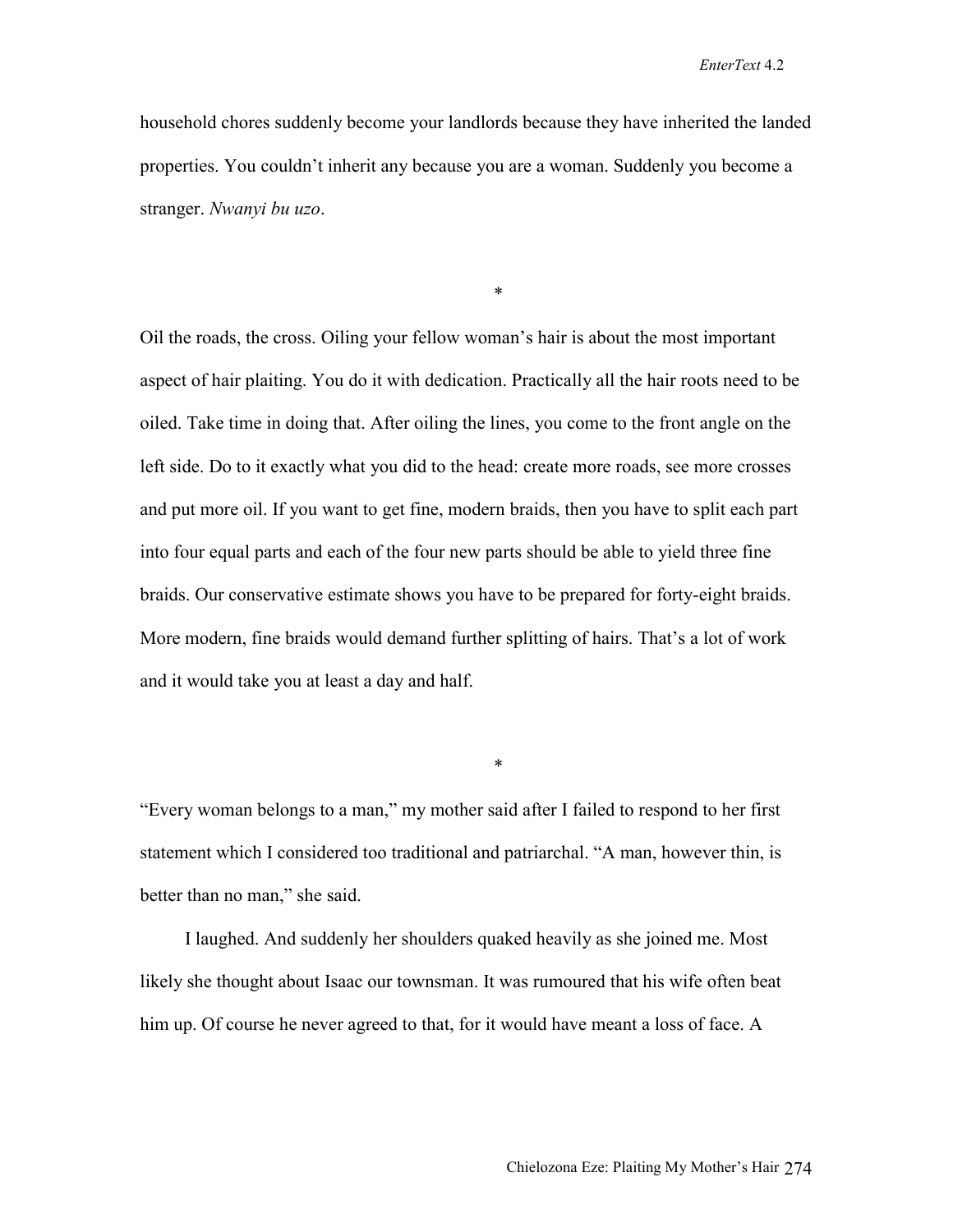woman never beat you up however strong she was. And his wife was strong. At least she looked so.

"Have you ever seen a woman who doesn't need a man?" my mother asked.

"Nuns"

"They belong to God."

"There are women who live with fellow women," I said and promptly bit my lower

lip.

"What? Don't say that."

I kept silent, unsure whether to go on with what had slipped out of my mouth. "But

it's true, Mama," I said, feeling a compulsion to justify what I had said.

"Forget about them."

"But that is their life."

"How can it be possible? It is not natural."

"For them it is," I said, feeling my heart miss beats. I hoped she didn't notice any change of tone.

"*Phttt*," she spat. "God forbid."

"But Mama this is no fancy, they are serious about it."

"Ah," she flung her hand dismissingly. "That must be in white man's land. They do all sorts of things there," she said.

"No, Mama. Even here in Nigeria, in our country. I know a number of them at the university. Whatever they do over there in America or Europe, people also do here except that we hide it. Our people pretend."

"Don't tell me that you are attracted to them," she said.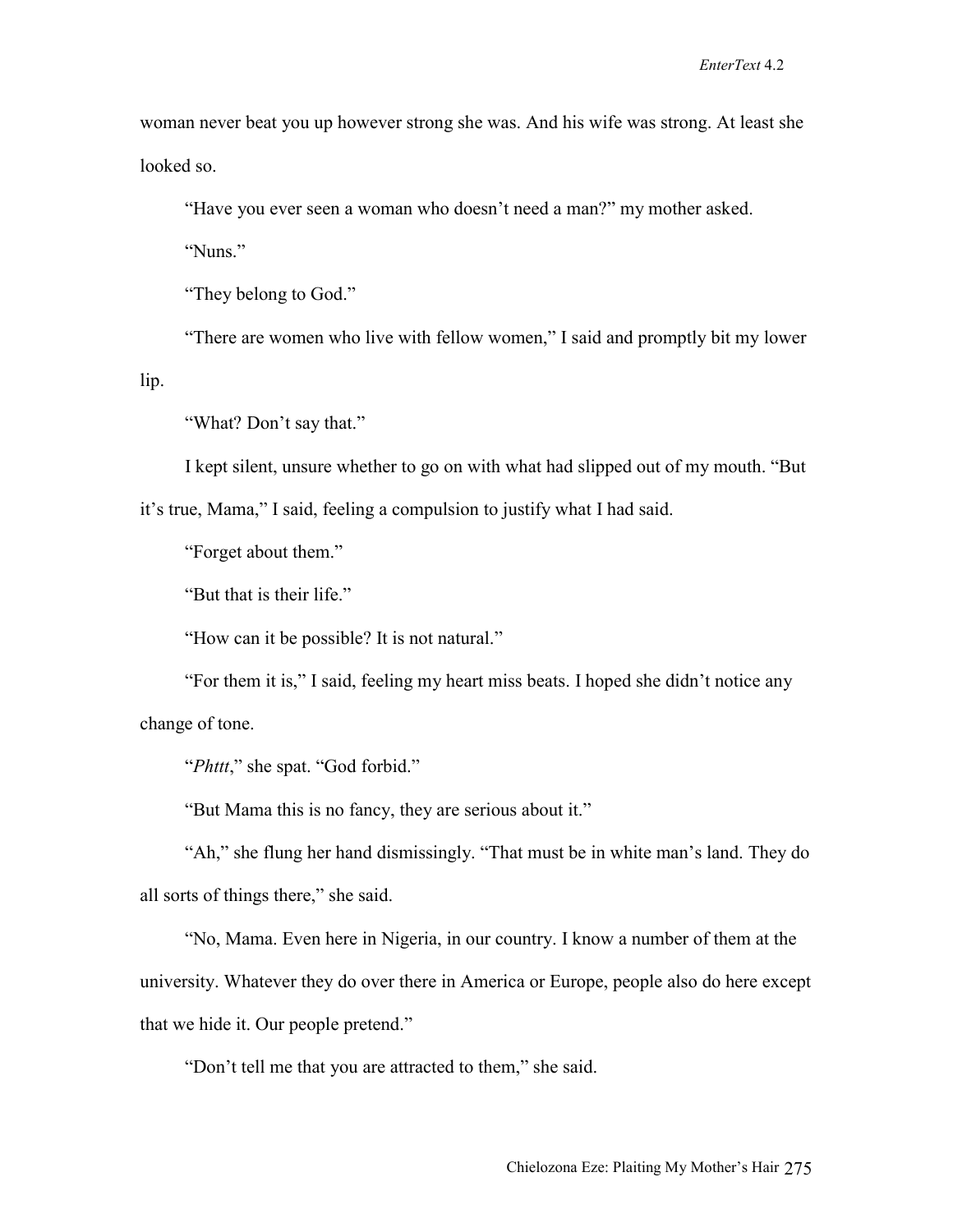I took my hands off her head, cleared my throat. At the same time, Edwin, a ten year-old boy, ran into our compound, calling my mother's name. "Mama-Remi, my mother wants Maggi cubes from you."

"Do we have Maggi?" she asked me.

I was happy to be able to leave her for the moment. I didn't want to reveal my experience at Holy Rosary College, a girls' Catholic high school; that I had been touched by a woman and that I liked it. I got three cubes of Maggi and tucked them in Edwin's hand. "Thank-ma," he said to my mother and sped off.

"I heard that that is the cause of AIDS," my mother said, obviously not wanting us to lose track of our discussion. Some radio evangelists had traced the origin of AIDS to homosexual lifestyle, warning Nigerians not to be as promiscuous as Americans and Europeans who have lost the true fear of God.

I felt a split of allegiance. I wanted to explain that AIDS had nothing to do with homosexual lifestyle while the other part of me wanted to explain that sexual orientation was not even a matter of lifestyle. Many have it in their genes. "Life has changed, Mama," I merely said.

"Life has not changed," she argued. And she was right. I had then to quickly revise my thinking. "Yes, you are right, Mama. Life has not changed, but we gain new knowledge about it and our attitude to life changes."

She kept silent. Whenever she kept such a long period of silence during our discussion, I knew she thought about issues. So, I went on with my explanation, bringing in the knowledge I gained from the most recent article I had read in the *National Geographic,* about the Pope's rehabilitation of Galileo. I traced the origin of Galileo's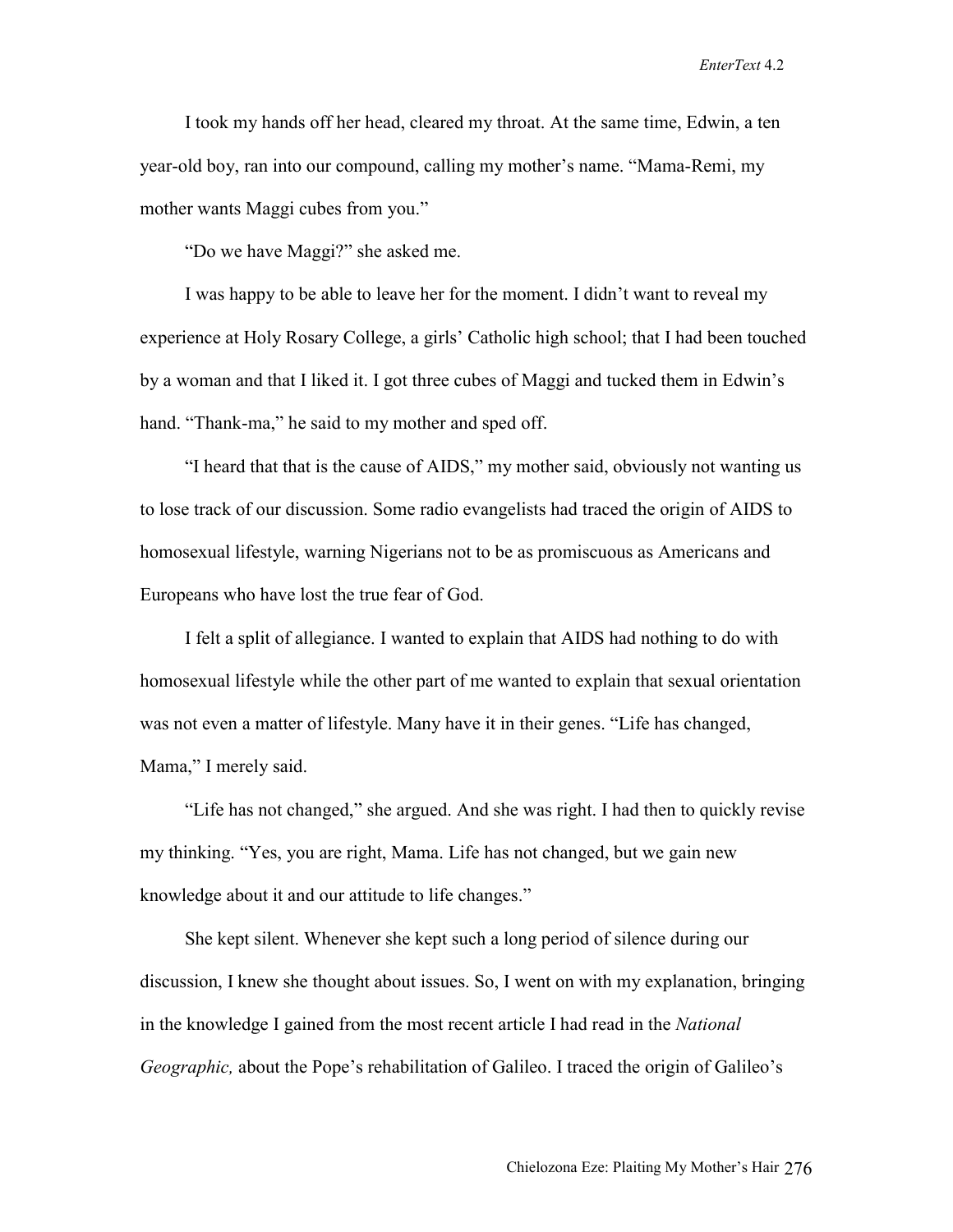perceived heresy and explained how science has unravelled the secret of nature. But the explanation made no sense to her. If the earth moved, why don't human beings feel it? No, it was the sun that moved, she argued. For some seconds I thought she was right.

 I sought for an immediate example to drive home the idea. "You know that the white people of Europe used to say that we Africans were not human beings," I said, happy for this inspiration.

"They are fools," she said.

"Ah, Mama. Thou shall not call any person fool," I said and laughed.

"But if a person says that you're not a human being, what is he if not a fool?"

I was thrilled by her indignation. "Hitler said he would build a zoo to put us

Africans in after he had killed all the Jews in the whole world."

"Wasn't he mad?"

"Many Germans believed him."

"He must be a big fool."

"Well, things change because we gain new knowledge," I said, happy for the fine conclusion.

"But that doesn't mean that a woman would sleep with another woman, how can it happen? How can they do it?" she asked.

"I don't know," I said and took my hands off her head.

"What happens if every person begins to live like that?"

"But every person is never going to be like them."

She had no argument. Then she made a sound with her tongue that reminded me of Miriam Makeba's tongue-twang. *Tok, tok*. Whenever my mother had no more argument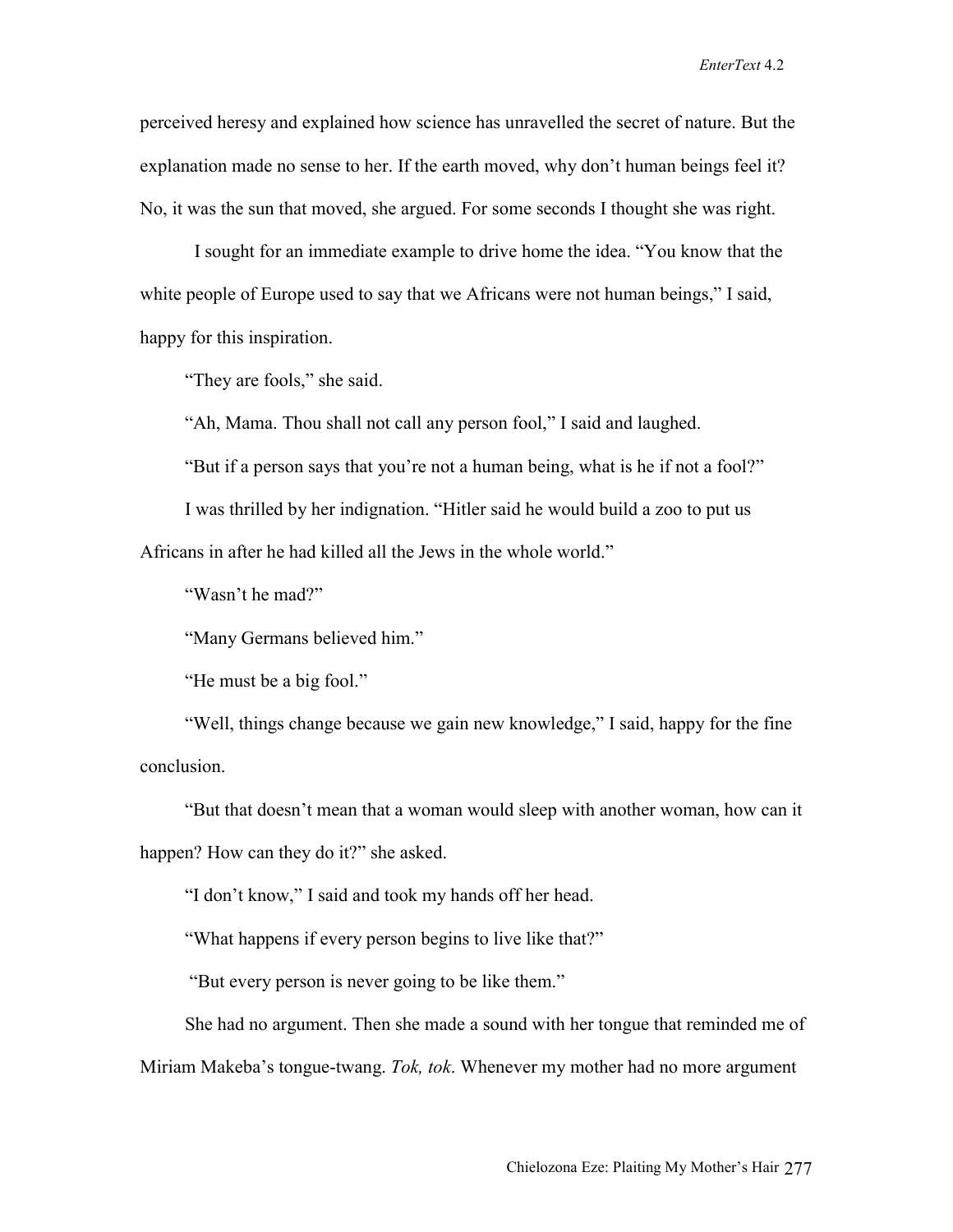she gave such signs that indicated she kept to her opinion despite how faulty it was. And to complement her tongue-twang sign of finality she said: "Whether you like it or not, the place of a woman is in a husband's home."

"Ah, Mama."

"Doctor or no doctor, a woman is always under."

"Not always, Mama!" I said.

"Can a woman make herself pregnant?" she said.

"Can a man?"

She smiled and then began to laugh. I had to rest a while, for her body shook whenever she laughed and sometimes she laughed in such a way when I had cornered her in an argument. Her laughter made me laugh.

"You remember what I told you sometime about cloning? Men can be useless now," I said with some hints of pride trailing in my voice.

"Don't say that," she said. "And moreover no one knows whether it will succeed."

"Whatever succeeded in other animals can succeed in us. We are also animals."

"I am not an animal," she protested.

"Bend your head," I told her. I wanted to divide the other angle at the left side in the back.

"My neck," she said. "Can't you stoop low yourself?" she suggested.

"No, you have to lean your head a little."

\*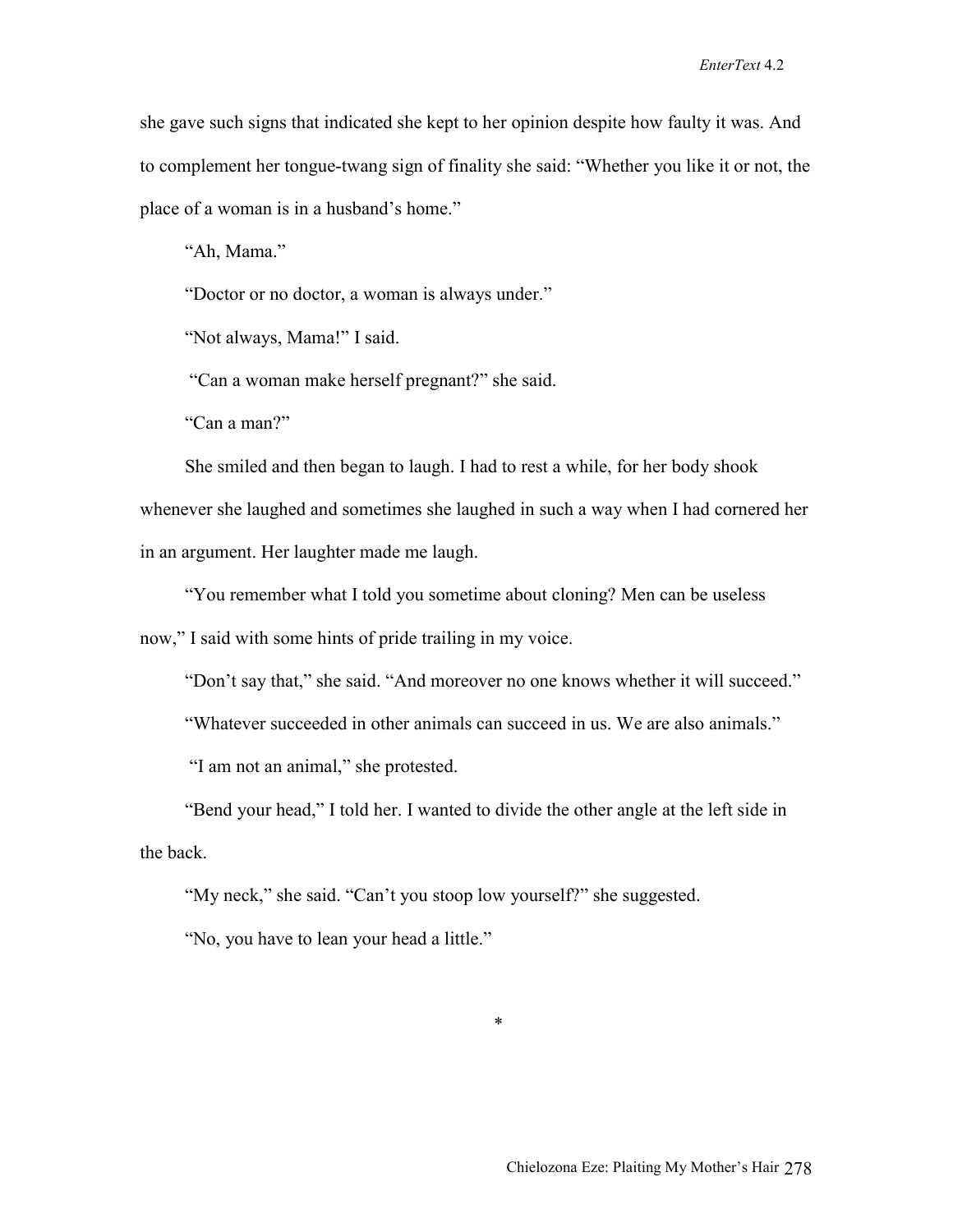Some women love to elongate their hair so that the braids cascade on their shoulders. Some even weave in pearls the way Venus and Serena Williams did in their first appearance at Wimbledon.

When I asked my mother two years ago whether she wanted to lengthen her hair, she made that tongue twanging Makeba-sound. *Tok, tok*. "Another woman's hairs on mine?" she said. "God forbid. Why should I be carrying dead white women's hairs? Do they carry ours?"

"It's not dead white women's hair."

"It is," she insisted. "Do we have white hair?"

"But they are synthetic, wigs, Mama."

"Whatever it is, I don't want to carry anything other than my own hair."

My village people began to have the idea that those extensions were the hair of dead white women when Gregory, one of our townsmen, came back from Europe and began a business selling wigs, some of which looked like blond hair. Our people said he had been collecting dead white women's hair. Besides my mother's conservative world outlook, I loved her attempt to be true to herself. I too hadn't been a fan of artificial hair extension. I was often laughed at for cropping my hair very short. Not many girls did that. But it gave me the type of freedom and the carefree attitude to life I wanted. It even appeared to attract much more attention, for it made me stand out. Bede, my boyfriend loved that a lot.

From my younger brother's room boomed Rap music. Eminem. I didn't like to watch those rappers on the television. I hated how they looked into the camera and pointed their fingers at the viewer accusingly. Their lyrics weren't much better either.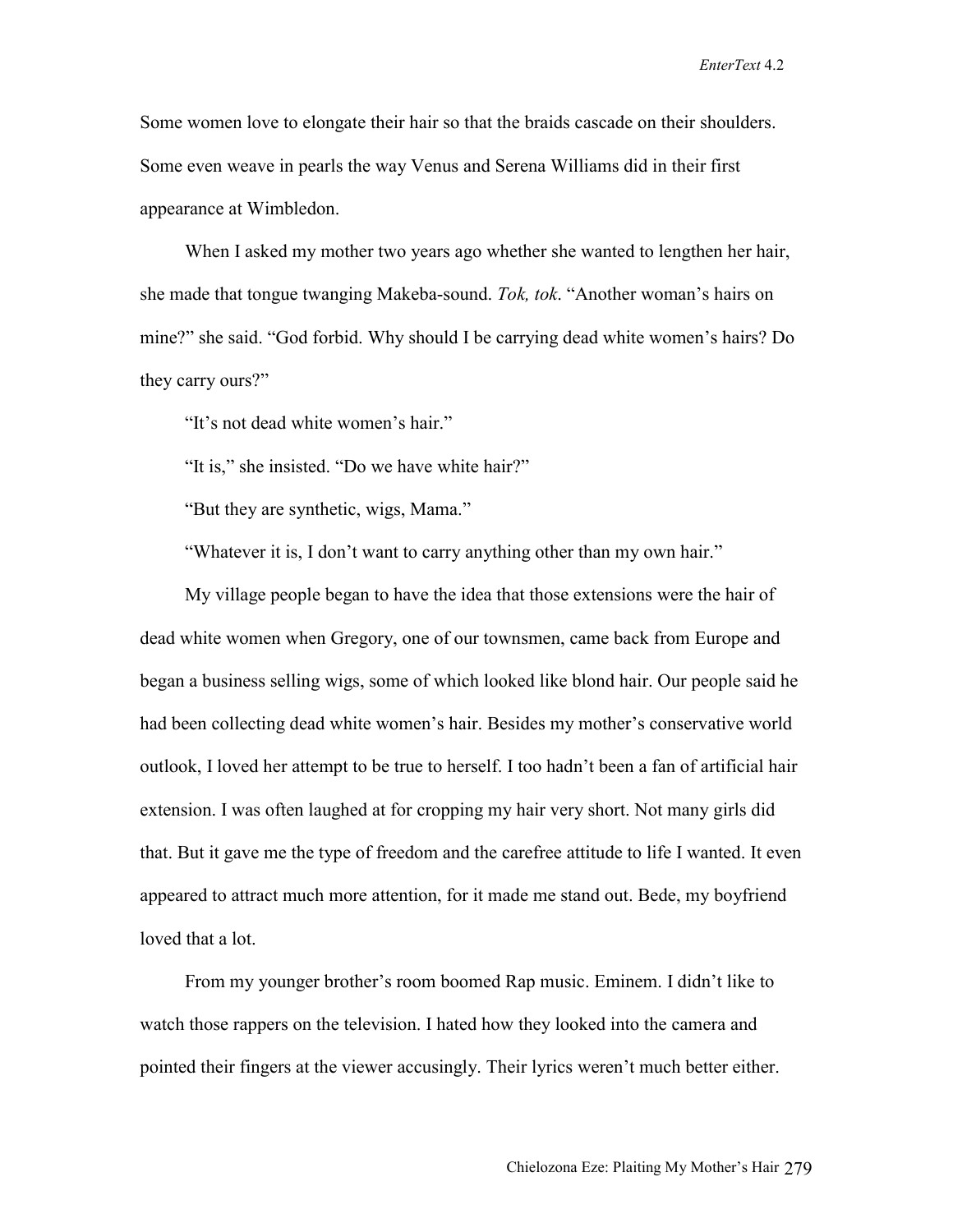"John!" my mother called. "Turn that thing down."

There was no response. "John! John!" she called again.

The music appeared to get louder.

"Go and tell him to turn that twaddle off," she told me.

I knocked and entered. Remi sat on his bed watching John imitate the rappers, with his trousers pulled down a bit to expose his yellow silk shorts. He had the two middle fingers of each hand held with his thumbs and moved his shoulder this way and that, pointing at an imaginary audience, saying "yeah, yeah, yeah."

"Mama said you should turn that thing off," I said.

He sighed, threw me a punishing look.

"Or turn it down," I added on a conciliatory note. He sighed again and bent to his cassette and lowered the sound.

On coming back, I glanced at my watch. Two minutes to six. Time for the news. I walked straight to the radio and turned it on. Nothing new was said about the Amina Lawal case. Thanks to the many petitions organised by women all over the world. Thousands of women voices, perhaps up to a million. For the first time, I put my name in an official petition, and with the news I reaped the first true feeling of triumph: that of saving a life somewhere.

\*

The sun had gone down. A few birds were twittering. Remi trudged out of the room, yawning. I didn't like to see him yawn that way. His badly structured teeth. His tongue. I gave him a sign that I would soon prepare supper. I needed to finish with the last few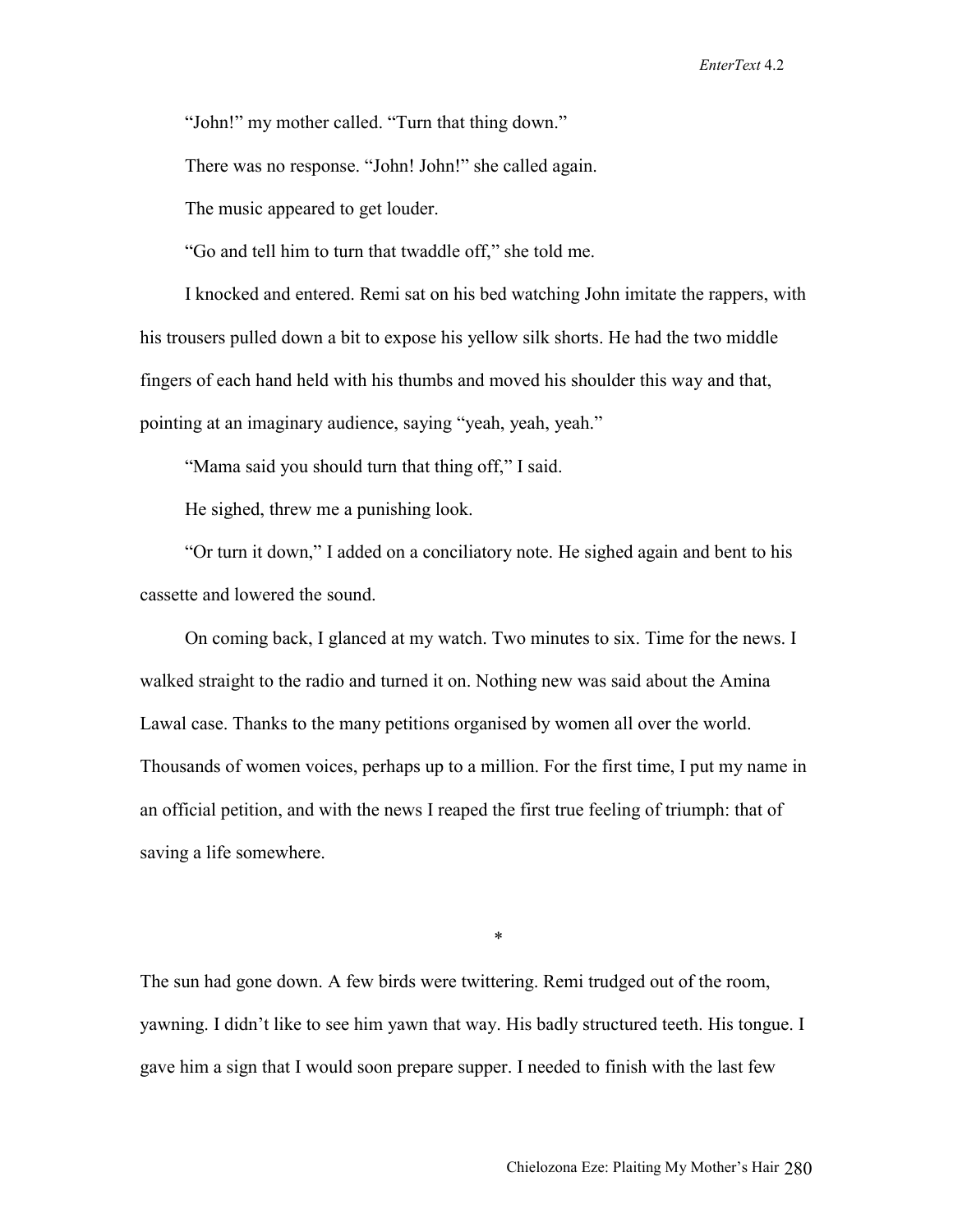braids of the first half of the head. At the same time, I called on John and asked him to prepare *foo-foo*. We had divided the housekeeping jobs equally among us. He would prepare *foo-foo* or yam while I cooked the accompanying gumbo. If I washed our clothes, he ironed them. He didn't like me for that. Boys in other families did nothing, he had once complained.

We took supper with half my mother's hair plaited. It was night. Remi and John had gone to bed. I lit our paraffin lamp. It took a while for the moon to come up and it shone directly into our parlour. We had long changed position so that my mother could watch it. The village was quiet. Owls hooted in the distance. I was just finishing the third angle on the right side when my mother resumed her talk about women and housekeeping all over again, which I didn't like. This time she lowered her voice, instantly commanding my full attention. She talked about women being like knots that hold different parts together. A man could leave his family, but the wife remained with the children and brought them together like hens bring their chicks under their wings.

"But you believe that 'husband is the home'," I said reminding her of another Igbo proverb: *Di bu uno*.

She shrugged. "Yes, they are better than none," she said.

I ground my teeth, angry about the contradictory nature of our lives as women. I didn't want to challenge her any more. I had practically become the bitch of the village because I had gone on to challenge some of the age-old beliefs. For the young women I had become a pro-Western feminist for merely talking about the right of women to feel pleasure.

"But why don't people ever care about women's happiness?" I spluttered.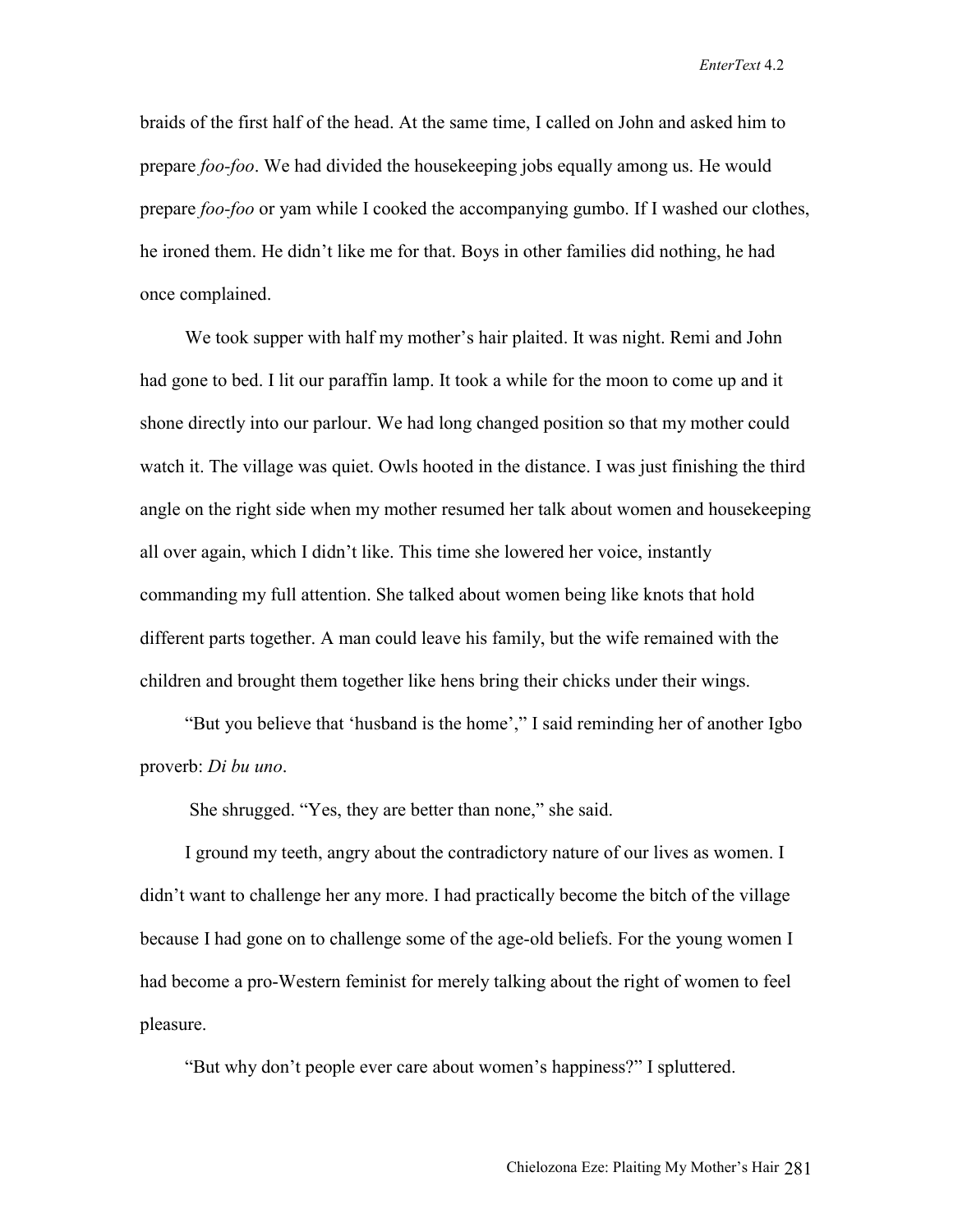My mother looked up at me. There were a few seconds of silence after which she went on as though nothing had taken place between us. "Men have a right to their pleasures," she said with a fatalistic finality.

"You said you prevented my grandmother from circumcising me. Why?"

She cleared her throat, said nothing. The moon was now in its full bloom; its light mocked the flickering paraffin lamp. I didn't pursue the question; it had escaped from my mouth more out of a blend of indignation and helplessness. I shouldn't have mentioned that hated word, it. Perhaps, she too hated to talk about it. Most women in our village hated to talk about it; they evaded it, and yet in many villages the practice still went on. Younger women at colleges evaded the topic. If you were circumcised you didn't want to accept it openly; if you weren't circumcised you didn't want to take on the issue lest people thought you were. And you could be avoided by men for being potentially promiscuous. So, I was a fool to have been a bit vocal in my high school and at my university. Many women my age never knew what it meant to feel intense desire. For them, sexual experiences had been hell as it was for my mother.

My mother knew Bede; she liked him a lot. Even though I didn't tell her explicitly that we had sex, she knew. She never knocked at my door the way many mothers did to their daughter's rooms when the daughters had male visitors. I loved her for that and with her support, I gained the belief that taking pleasure in your body was the best thing that could happen to a person. Whoever took pleasure in her body hardly envied others, hardly nitpicked. Everything around her was illumined by the bright petals of bliss within.

"I never liked your father."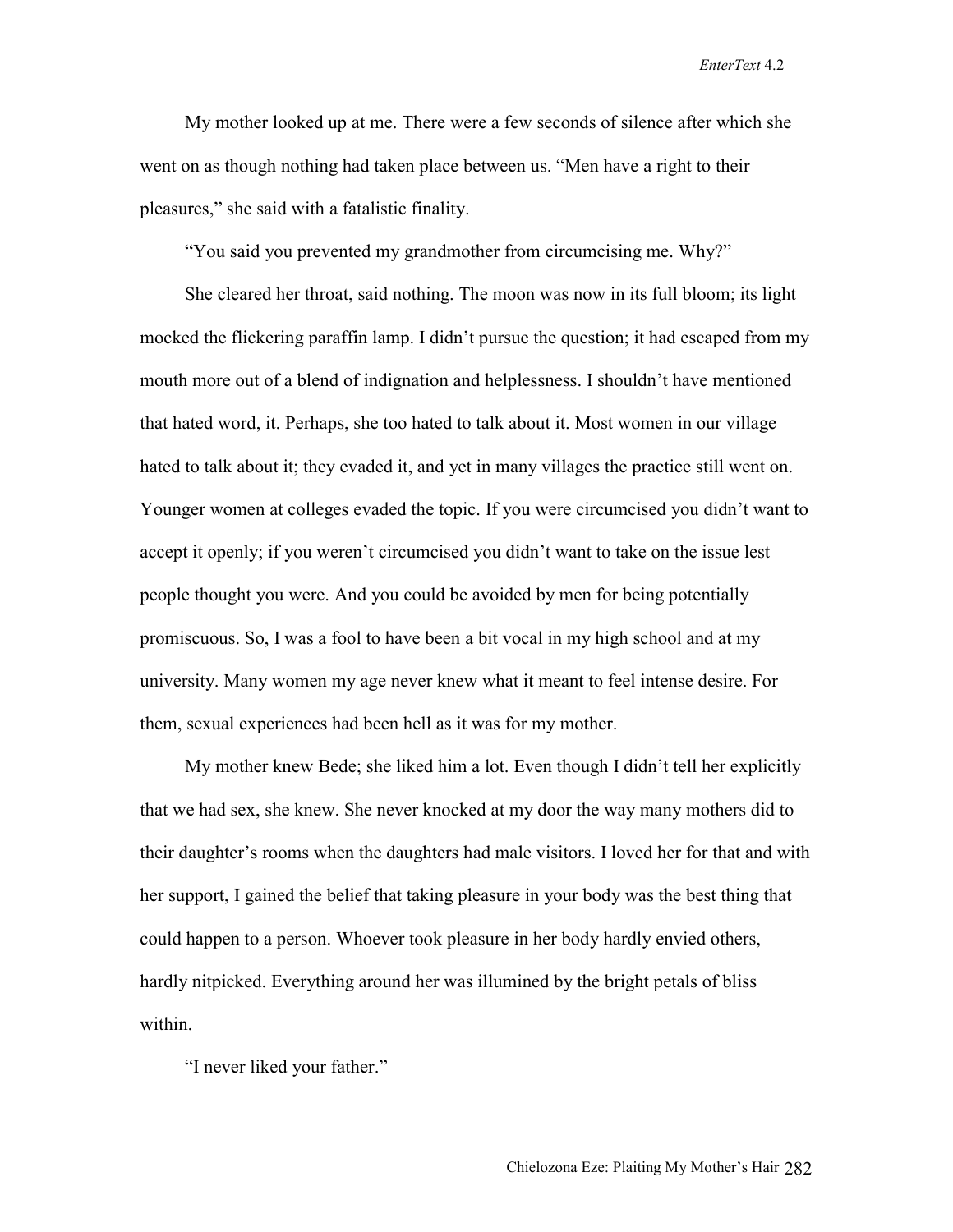Silence. A dog began to yelp in the next big hamlet. I thought my mother was about to cry when she said she never liked my father. But that was not the case. Nevertheless, her voice was truly shaken. "I got pregnant by him." She shrugged. "I wanted to leave my parents' house."

My father was considered mentally retarded. I didn't believe that though. He was just shy; he rarely talked. Most likely my mother exploited his timidity, made him sleep with her when she was sure she would become pregnant. He therefore had to marry her. Her father didn't take it lightly with her for bringing shame to the family and thereafter he spoke bad wishes for her, telling her she would regret her deed. And she did. Remi's Down's syndrome made her regret it.

I thought she slept with my father more out of despair. Fearing she would remain unmarried, a spinster, as our people call it, she saw no other way to leave her parents' house.

\*

In Igbo only women plait women's hair; only women see the long road and the cross on every woman's head. I saw them and their images remained for long till after I had plaited nearly the whole hair. There were no more merely roads and crosses but also what looked like stars. Shining stars.

\*

I cracked my knuckles after I had finished the last braid. "It's done," I said.